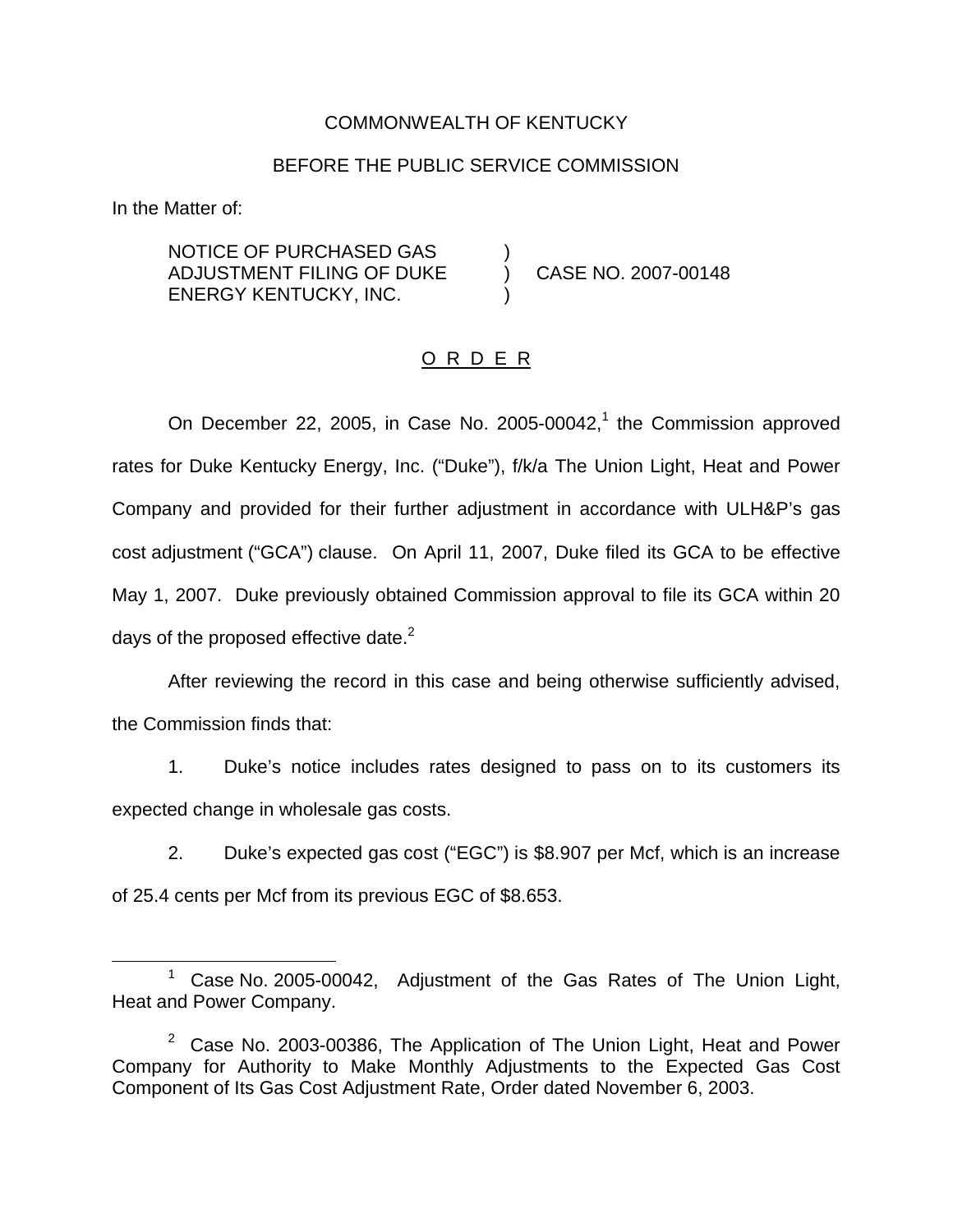3. Duke's notice sets out no current refund adjustment ("RA"). Duke's notice sets out a total RA of (.2) cent per Mcf, which is no change from its previous total RA.

4. Duke's notice sets out no current quarter actual adjustment ("AA"). Duke's notice sets out a total AA of 12.6 cents per Mcf, which is no change from its previous total AA.

5. Duke's notice sets out no current quarter balancing adjustment ("BA"). Duke's notice sets out a total BA of .5 cent per Mcf, which is no change from its previous total BA.

6. Duke's gas cost recovery rate ("GCR") is \$9.036 per Mcf, which is an increase of 25.4 cents per Mcf from its previous GCR of \$8.782.

7. The rates in the Appendix to this Order are fair, just, and reasonable, and should be approved for final meter readings by Duke on and after May 1, 2007.

IT IS THEREFORE ORDERED that:

1. The rates in the Appendix to this Order are approved for final meter readings on and after May 1, 2007.

2. Within 20 days from the date of this Order, Duke shall file with the Commission its revised tariffs setting out the rates authorized herein.

Done at Frankfort, Kentucky, this 26<sup>th</sup> day of April, 2007.

By the Commission

ATTEST:

**Executive Director** 

Case No. 2007-00148